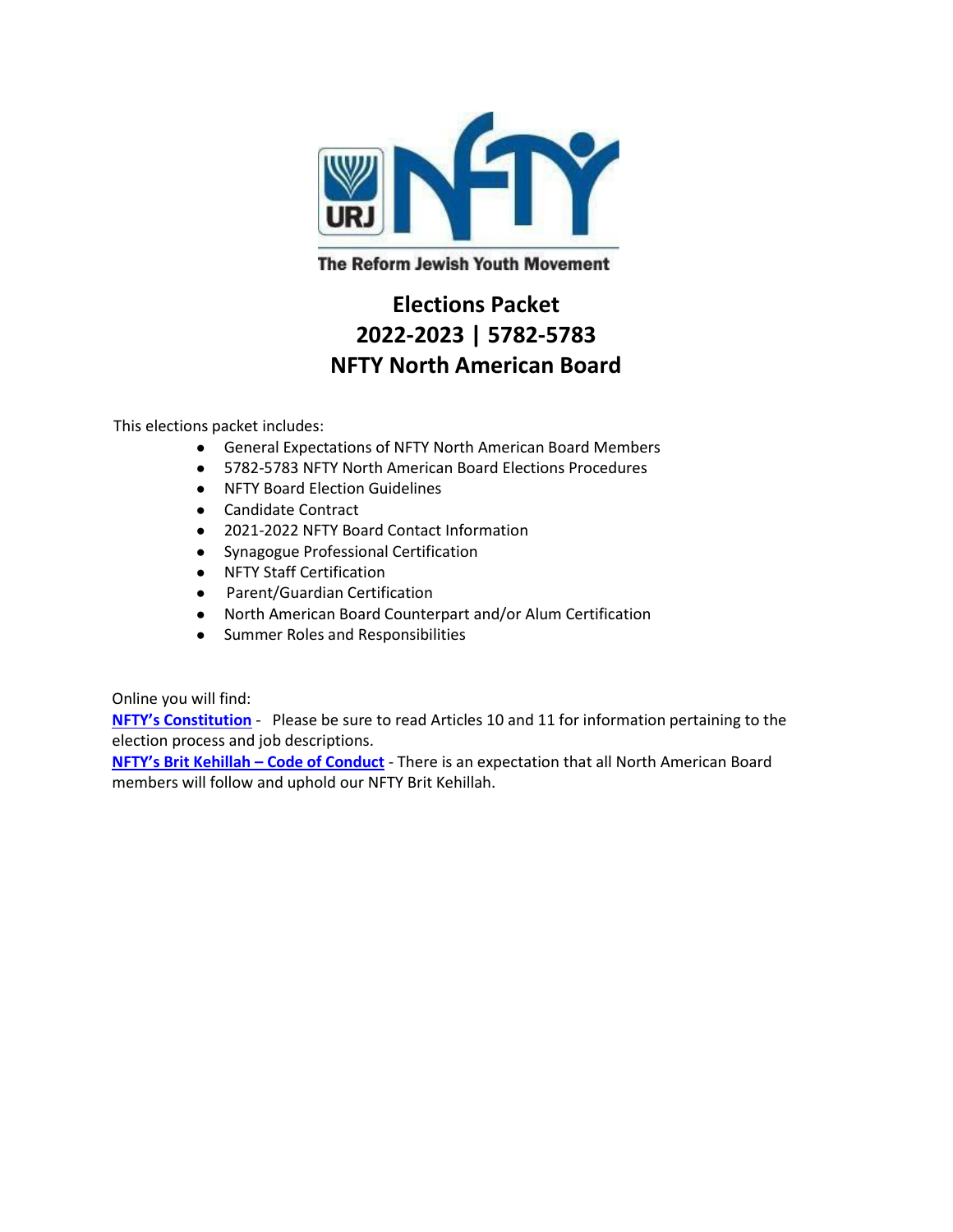# **The following items must be completed no later than February 15, 2022**

**Questions should be directed to** NABCandidate@urj.org

#### **Other important dates**

Video speeches are due February 24, 2022 Elections will be held virtually on March 6, 2022

Further guidelines for candidates, including details about recording speeches, will be emailed to all candidates after their initial materials are submitted.

A confirmation email will be sent within 24-48 hours to confirm that all the following forms and files have been received and are legible:

# **CANDIDATE CHECKLIST:**

□ Candidate Information Form and Contract and NAB Certification

Before you begin this form, please have the documents below ready to upload.

- o Letter of Intent Please see Page 7 for more information about Letters of Intent.
- o Brief Bio 75 words or less
- o Digital photo of yourself 1" wide by 2" high 150 dpi
- $\Box$  [Parent/Guardian Certification](https://urjyouth.wufoo.com/forms/xecky301ezsmco/) email link to parent or guardian
- $\Box$  [Synagogue Professional Certification](https://urjyouth.wufoo.com/forms/xagl24v1dza54j/) email link to synagogue professional
- $\Box$  [NFTY Staff Certification](https://urjyouth.wufoo.com/forms/x17q18fi0up71qf/) email link to your area manager

#### **Contact Information for 2021-2022 NFTY Board**

| President                | Lev Mosbacher      | nftypres@urj.org |
|--------------------------|--------------------|------------------|
| Programming VP           | Sam Goldstone      | nftypvp@urj.org  |
| Social Action VP         | Maddy Denker       | nftysavp@urj.org |
| Religious & Cultural VP  | Owen Thomas        | nftyrcvp@urj.org |
| Membership VP            | <b>Riley Miner</b> | nftymvp@urj.org  |
| <b>Communications VP</b> | Jacob Fishman      | nftycvp@urj.org  |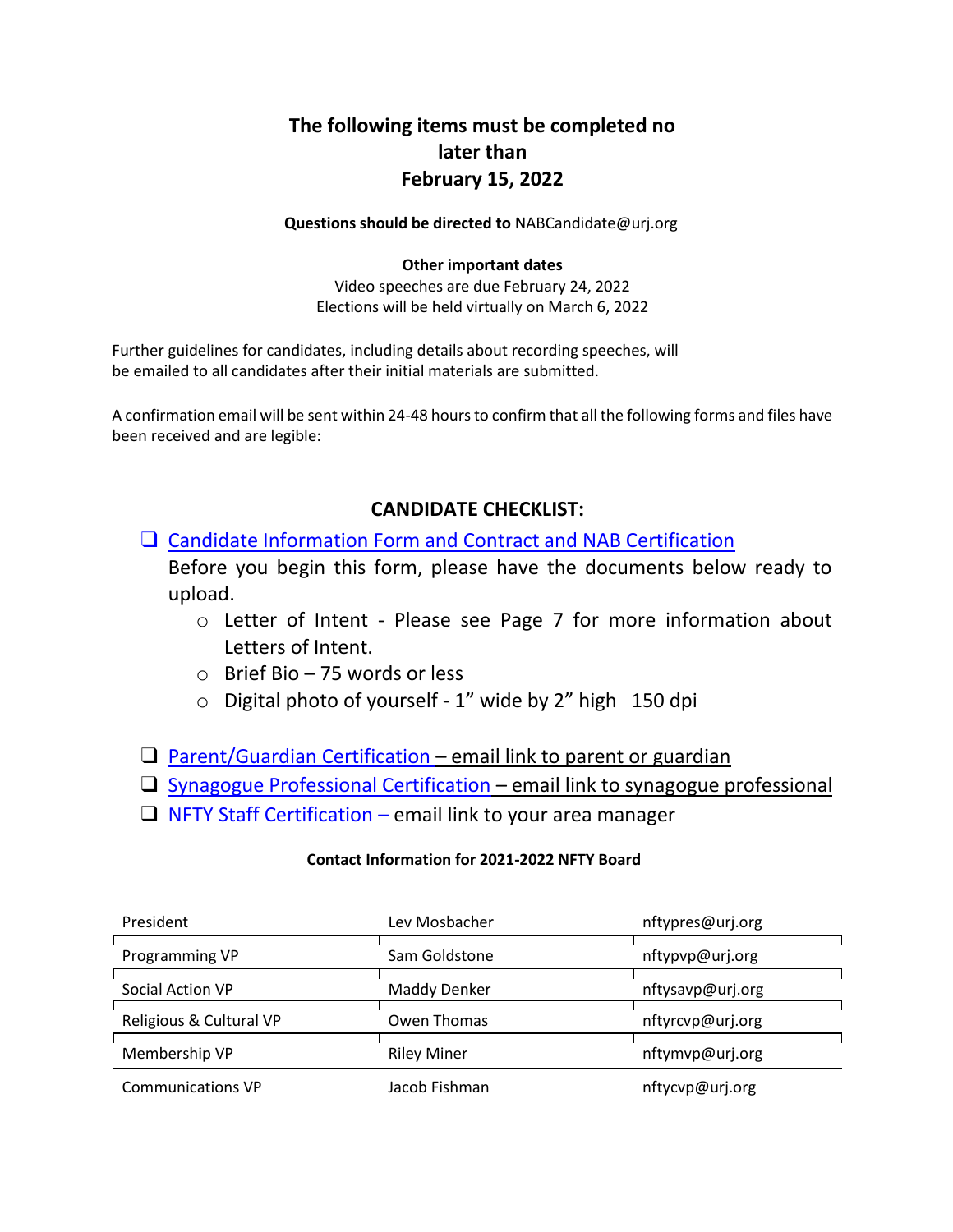#### **Shevat 5782 / January 2022**

#### Dear NFTY leader,

Thank you for your interest in running for 2022-2023 NFTY North American Board! We are looking for partners to help navigate our path forward during this time of great change. The responsibilities of each position are fluid and will likely look different in the coming year. We have attempted to envision what being on the North American Board might look like this year and those descriptions can be found **included in this packet**. While each position has individual responsibilities, one of the most important parts of being on North American board, regardless of position, is supporting NFTY's North American networks, supporting all the leaders in NFTY, and helping the community continue to thrive and grow.

Leaders who will find success on NFTY North American Board are those who are open to dreaming, brainstorming, and nurturing the dreams of others, and who will help gather information about what teens are looking for and what will be the next chapter of NFTY.

NFTY is in a time of change. Despite these changes, the roles and responsibilities of the North American board are more important than ever. As a member of NAB, you will have the unique opportunity to support NFTY through whatever changes may come, and to lead the community at a time when leadership is especially crucial.

Another significant opportunity you will have as a North American board member is to be a central part of conversations regarding the future of NFTY. Each year, and especially these few years, are pivotal moments in the history of NFTY, and Reform Jewish youth in general. I urge you to consider becoming a candidate for the 2022-2023 North American board of NFTY.

B'ahavah, Lev Mosbacher, NFTY President | 2021-2022 [NFTYPres@URJ.org](mailto:NFTYPres@URJ.org)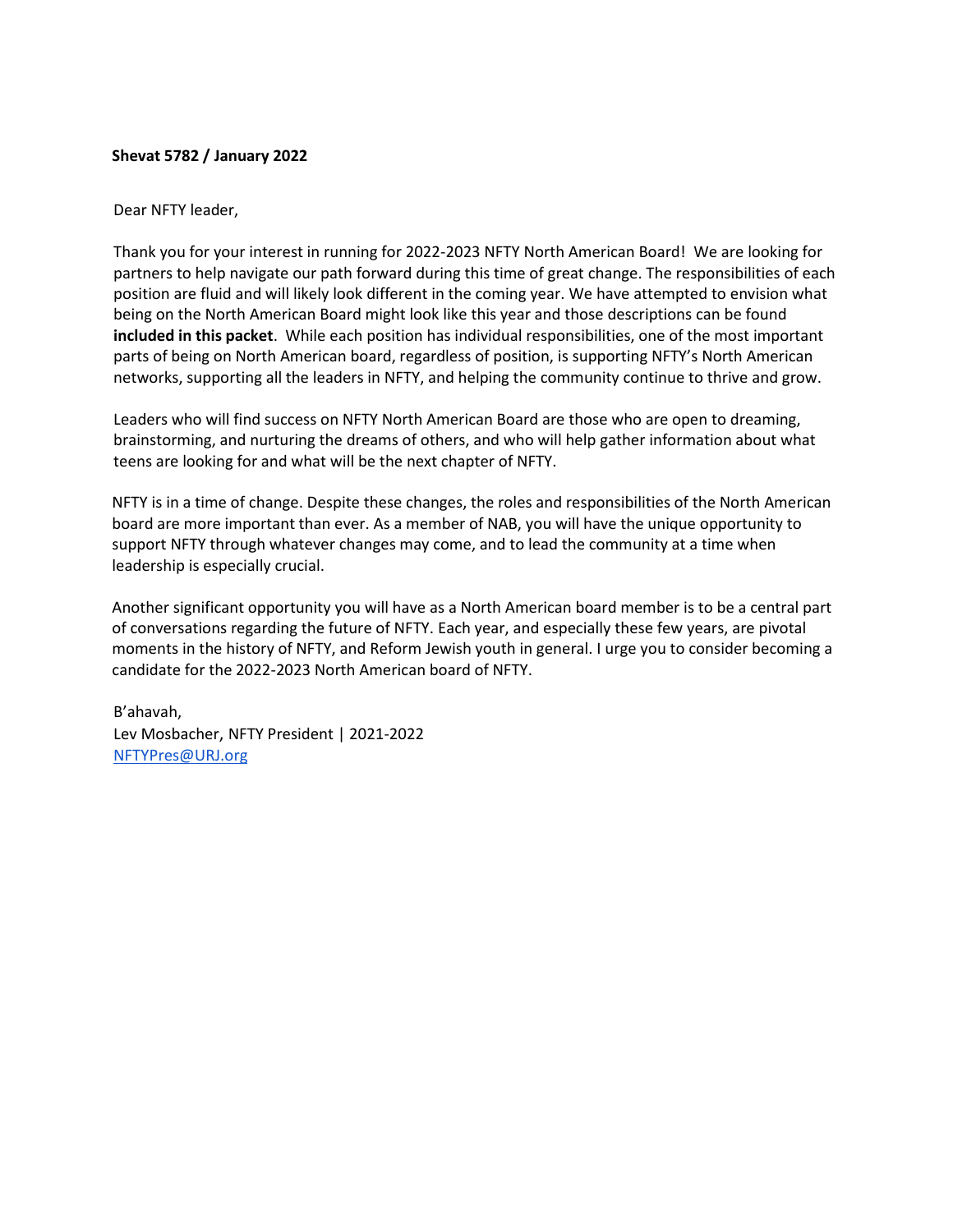The decision to run for NFTY North American Board is challenging. Before you commit to becoming a candidate, read this packet fully, connect with past and current NAB members, be sure you understand the expectations of the position, and think through your ability and desire to accept this responsibility.

*"It is not the position that honors the person, but rather the person that honors the position."* Serving as a NFTY Board member requires a significant amount of time, dedication, flexibility, patience, and commitment – as well as a sense of vision and time-management. It is important that you fully understand the duties and obligations associated with the six North American Board positions and the elections process. Being on the NFTY Board is a team effort and partnership, both with your fellow board members as well as the professional staff of NFTY and the URJ. Please read through this packet of information with your parent/guardian, a synagogue professional, and your NFTY Staff.

**Open Minded** – This year has been a time of unprecedented change for NFTY. As we continue to navigate the changes brought on by COVID-19 NFTY NAB members must be open to change and unexpected situations. We will need your help as agents of change. Throughout the year priorities may change as you continue to learn about the structure of the URJ and adapt to any changes or transitions that may occur during the term. Board members will be most successful if they are open to the challenges that come their way and allow themselves to grow with challenges rather than be held back by them.

**Model Exemplary Leadership** - To inspire the leaders of our movement to pursue change and growth, NFTY NAB members must be ready to model positive leadership.

**Build Relationships and Partnership** - NFTY Board Members should be approachable and accessible to all NFTYites, adult partners, youth stakeholders as a resource and partner. They should be ready to reach out and establish connections, as partnership and relationship building is the key to productivity.

**[NFTY's 13 Principles](https://nfty.org/about/our-movement/principles/)** - As a NFTY leader, NAB members must uphold the values NFTY stands for and educate others to ensure that these principles are the foundation of our programming.

**Communication** - NAB members are expected to be in regular contact with their board, their network, the NFTY Director, and any other partners in their work. This is a weekly, and sometimes daily, expectation. They must also be able to communicate when they need support.

**Initiative** - NFTY North American Board members must hold themselves accountable to ensure that their work, as well as any work they oversee, is completed. If a project is not progressing (whether they are working with teens or adults), they have a responsibility to communicate with their team and ensure that their priorities are moving forward.

**Prioritize** - By running for North American Board, you committing to NFTY as your primary extracurricular activity throughout the year. This may mean delaying participation in other experiences such as Greek life, performance groups, and other clubs if they prevent you from completing your NFTY responsibilities.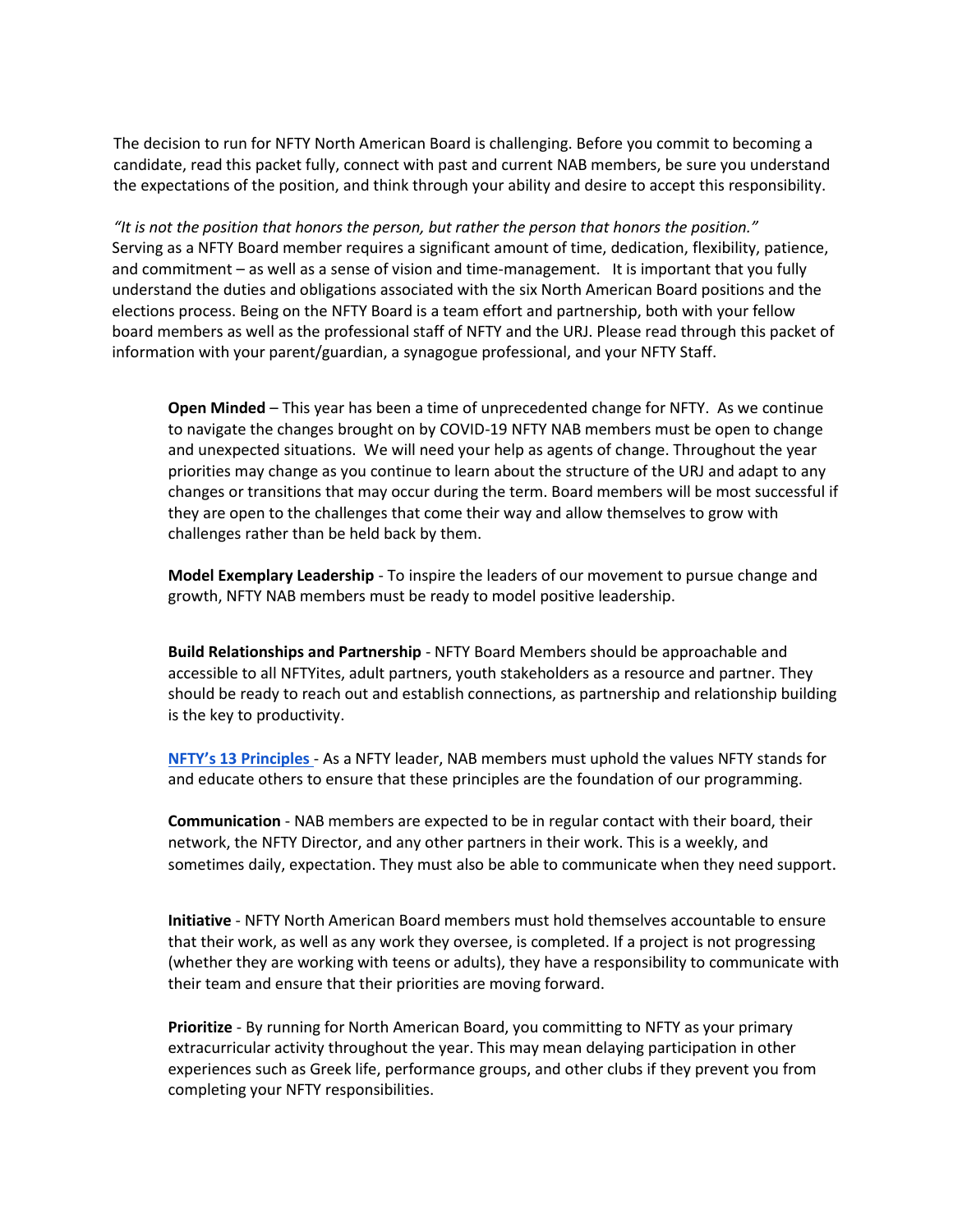**Be Present** - NAB members are expected to attend all designated NFTY events, weekly board meetings, position specific meetings, and URJ related meetings (when applicable). Being present extends beyond meetings and events. It especially includes staying focused and involved in your work and the projects you take on throughout the year.

**Time Commitment** – To be successful, board members must be willing and able to put in, on average, two hours of work into your position each day. This includes weekly NAB meetings, advisor check-ins, network meetings, task force meetings, email, and any work that goes into furthering your priorities for the year.

**Dependability** - Much of the work board members do is as part of a team, therefore they must be dependable and accountable to their partners in this work. When everyone's work is connected, board members must uphold their end of the work and be transparent if they are unable to complete a task.

Serving as a North American Board member is a considerable responsibility. If you have hesitations about serving on the board while starting your first year of college, please consider the possibility of taking a gap year. While this also seems like an intense decision, there is great value in allowing yourself to focus fully on driving our movement forward. We recommend you read the letter on page 10 to further understand the commitment and merit of taking a year off.

**Your signatures and the submission of the online documents state that you understand the expectations for a North American Board member and are ready and able to fulfill the duties of the position.**

Again, thank you for helping ensure the future of NFTY. This is an exciting decision, and we want to ensure you have the information to make the right choice for you, and to set yourself up for success. Please feel free to be in touch with any questions or concerns that you have regarding running for NFTY Board.

L'shalom,

Lev Mosbacher Lynne Butner Julie Marsh

NFTY President | 2021-2022 Director of NFTY Engagement Interim NFTY North American Manager

NFTYPres@urj.org [Lbutner@urj.org](mailto:Lbutner@urj.org) [jmarsh@urj.org](mailto:jmarsh@urj.org)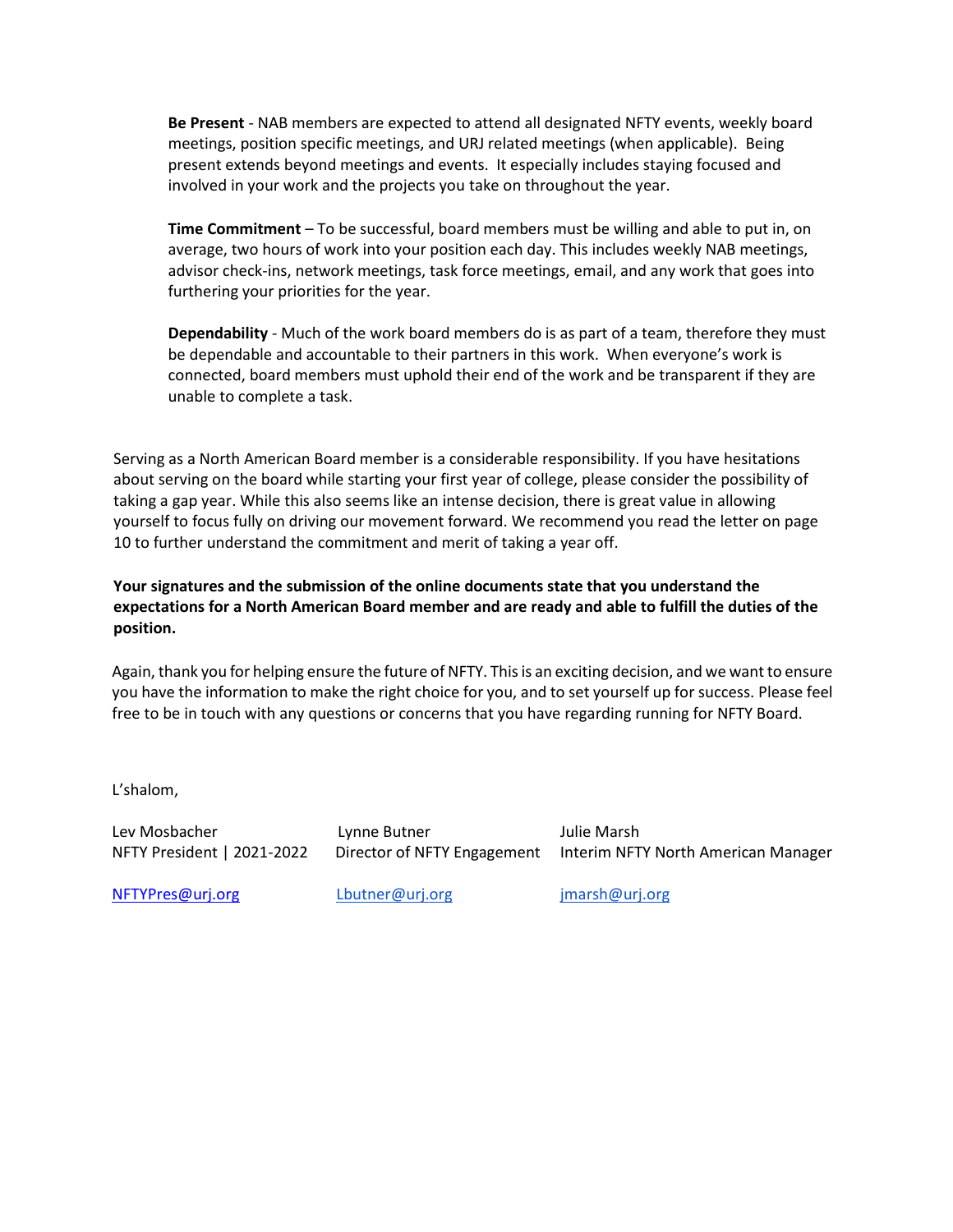# **NFTY North American Board Experience 2022-2023**

Why you would want to be on NFTY North American Board

- You want to be a Jewish leader across North America in NFTY and the URJ.
- You want to learn skills around organizing your community and making a difference across North America.
- You want to support that networks that bring Jewish teens together for fun, meaningful moments.
- You want to support work to create inclusive Jewish spaces where everyone can be their best selves

What you might expect as a NFTY North American Board leader

- Help to lead a North American Network that includes teaching/learning leadership skills and translating those skills into action
- Support NFTY board networks as they prepare to run NFTYx events
- Be part of a the NFTY North American teen leadership team
- Be part of an important change process as NFTY continues to evolve with the changing times.
- Work with adults in NFTY and the URJ as youth representatives
- Participate in high level learning opportunities/leadership training

# **Positions**

#### **President**

Opportunities for Teaching/Learning:

• URJ Change Makers Fellowship

#### Responsibilities:

- Work with Adult leaders to create and teach the Change Makers Fellowship
- Support President network in navigating NFTYx
- Partner with adults to envision new NFTY engagement strategies
- Lead the President network as they work with teens and adults in their region
- Be a youth Representative of NFTY at the URJ, and with partner Jewish organizations.

#### *Examples of the work of the President*

- Work to create and implement the URJ Change Makers Fellowship
- Serve on the URJ North American Board
- Hold monthly President Network meetings to support the work Presidents are doing and to provide training
- Meet weekly with NFTY adult leadership
- Help to create and implement programming for NFTY North America (ie NFTY Convention, Mechina, Veida)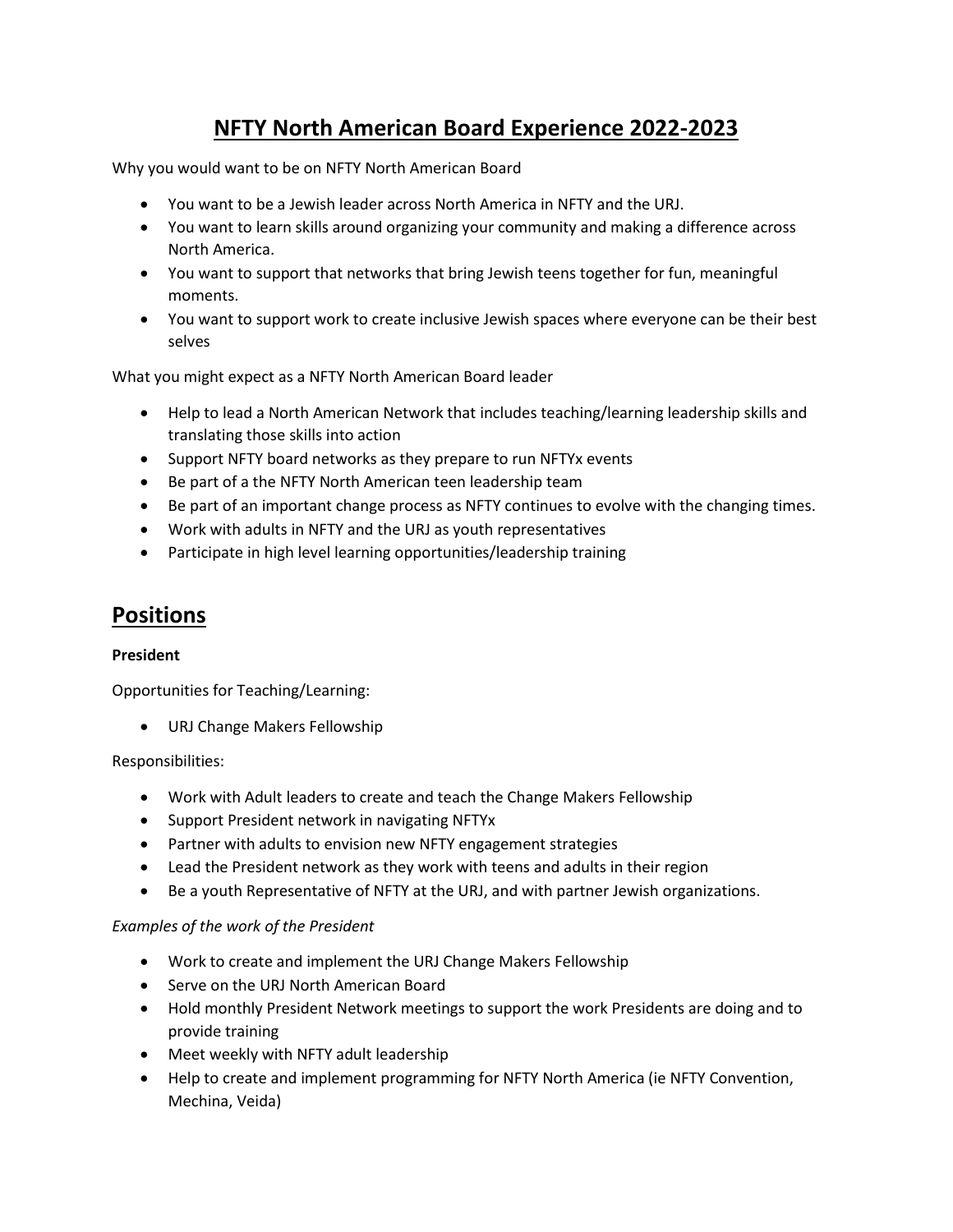#### **Programming Vice-President**

Opportunities for Teaching/Learning:

• URJ Diversity, Equity & Inclusion Fellowship

Responsibilities:

- Lead the PVP network as they work with teens and adults in their region
- Support the PVP network in navigating NFTYx
- Work with Adult leaders to create and teach the URJ Diversity, Equity & Inclusion Fellowship
- Be the youth representative in URJ Audacious Hospitality work
- Be a resource for regional and synagogue leaders about NFTY programming
- Be the lead advocate for DEI work in NFTY
- Provide training and programming to NFTY teens around teen leadership
- Run a North American network of teens who care about Diversity, Equity & Inclusion issues

#### *Examples of the work of the PVP*

- Work with the URJ Audacious Hospitality team to create virtual programming about DEI
- Create a series of workshops available to all NFTY leaders around writing and leading programs
- Run a North American network of teens who care about Diversity, Equity & Inclusion issues
- Create and run programming for Mechina/Veida
- Meet weekly with the NFTY North American Board.

#### **Social Action Vice-President**

Opportunities for Teaching/Learning:

- RAC Justice Fellowship
- L'Taken (if possible)
- RAC National Campaign and/or State Projects

Responsibilities:

- Lead the SAVP network as they work with teens and adults in their region
- Work closely with the Religious Action Center National Campaign Organizer
- Support the SAVP network in navigating NFTYx
- Support SAVPs working with RAC State representatives
- Work with Adult leaders on the RAC Justice Fellowship
- Be the youth representative on the URJ Commission on Social Action
- Be a resource for regional and synagogue leaders about NFTY Social Action programming
- Be the lead advocate for URJ Social Justice issues as related to NFTY
- Work with partner organizations (ie The Civics Center)
- Provide training and programming to NFTY teens around RAC Social Justice issues
- Mobilize your peers to create change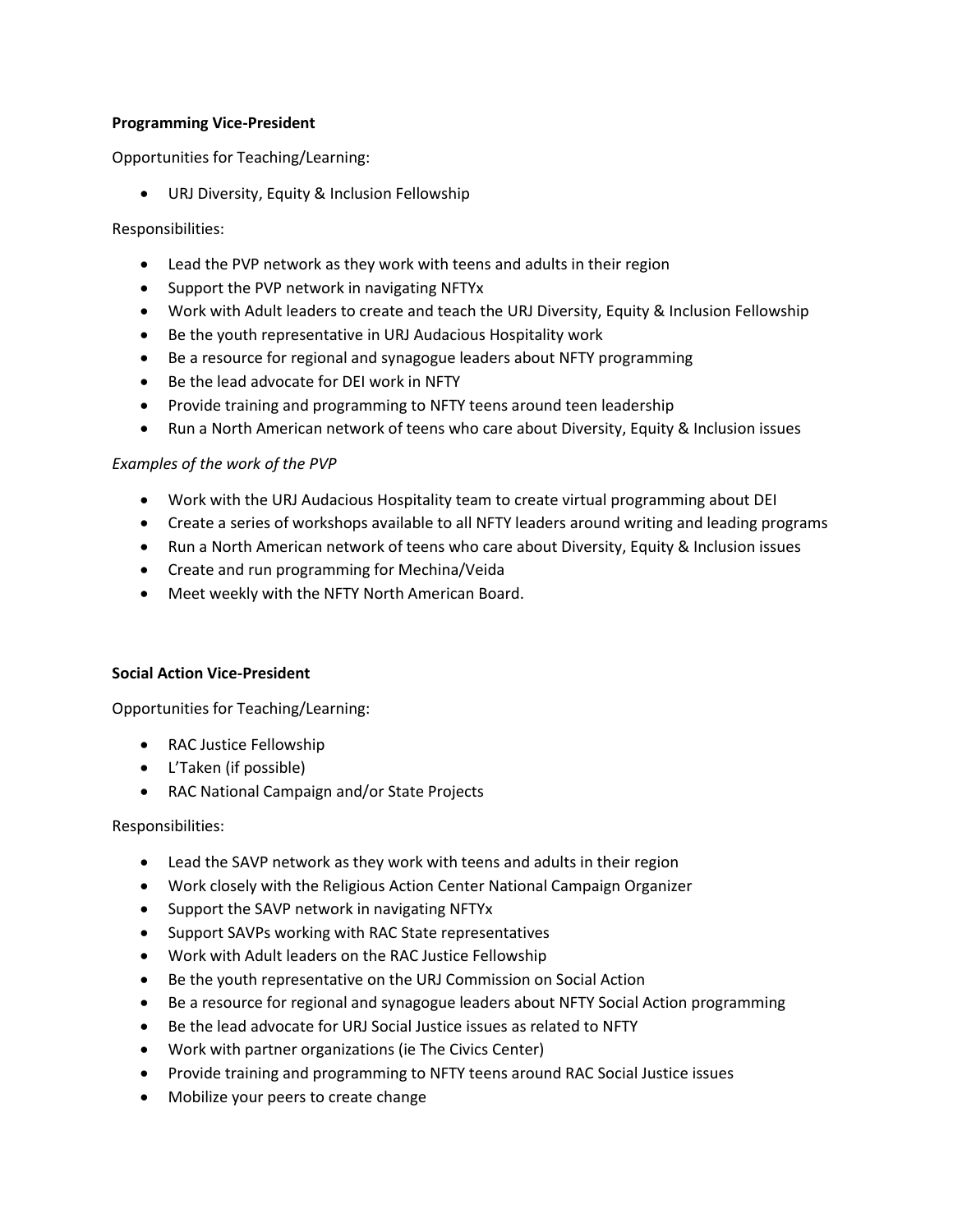#### *Examples of the work of the SAVP*

- Running a campaign with the RAC National Campaign Organizer
- Speak at rally or as part of a panel as a leader of the Reform movement
- Lead a social justice program that mobilizes teens to act on a specific issue

#### **Religious & Cultural Vice-President**

Opportunities for Teaching/Learning:

- URJ Israel Advocacy & Engagement Fellowship
- URJ Songleader Fellowship

#### Responsibilities:

- This year, regional RCVPs will have the opportunity to focus on one of two different areas: Israel or Music and Worship. While RCVPs may continue to lead their region in both areas, each RCVP will be able to choose to participate in learning and leading activities in one or both areas. Part of the work of the NAB RCVP will help to bridge the two tracks during the network meetings as they work together as a network.
- Support RCVP network in navigating NFTYx
- Work with adult leaders to plan and teach fellowships
- Be part of a North American conversation about Israel and inspire/support teens to act
- Provide worship resources to RCVP network
- Represent NFTY/youth in URJ worship experiences
- Lead Israel focused campaigns, education opportunities, and initiatives with Reform teens
- Offer programming about Israel either virtually or during NFTY events
- Run a regional network of teens who care about Israel-related issues
- Create & lead worship services/rituals at in person experiences

#### *Examples of the work of the RCVP*

- Create a North American social media campaign to raise awareness about equality issues in Israel.
- Be part of a URJ virtual Hanukkah experience.
- Create and lead services for NFTY Mechina
- Be part of the American Zionist Movement Board
- Meet with the President of ARZA to bring Israel programming to more teens
- Help create and lead Fellowship programming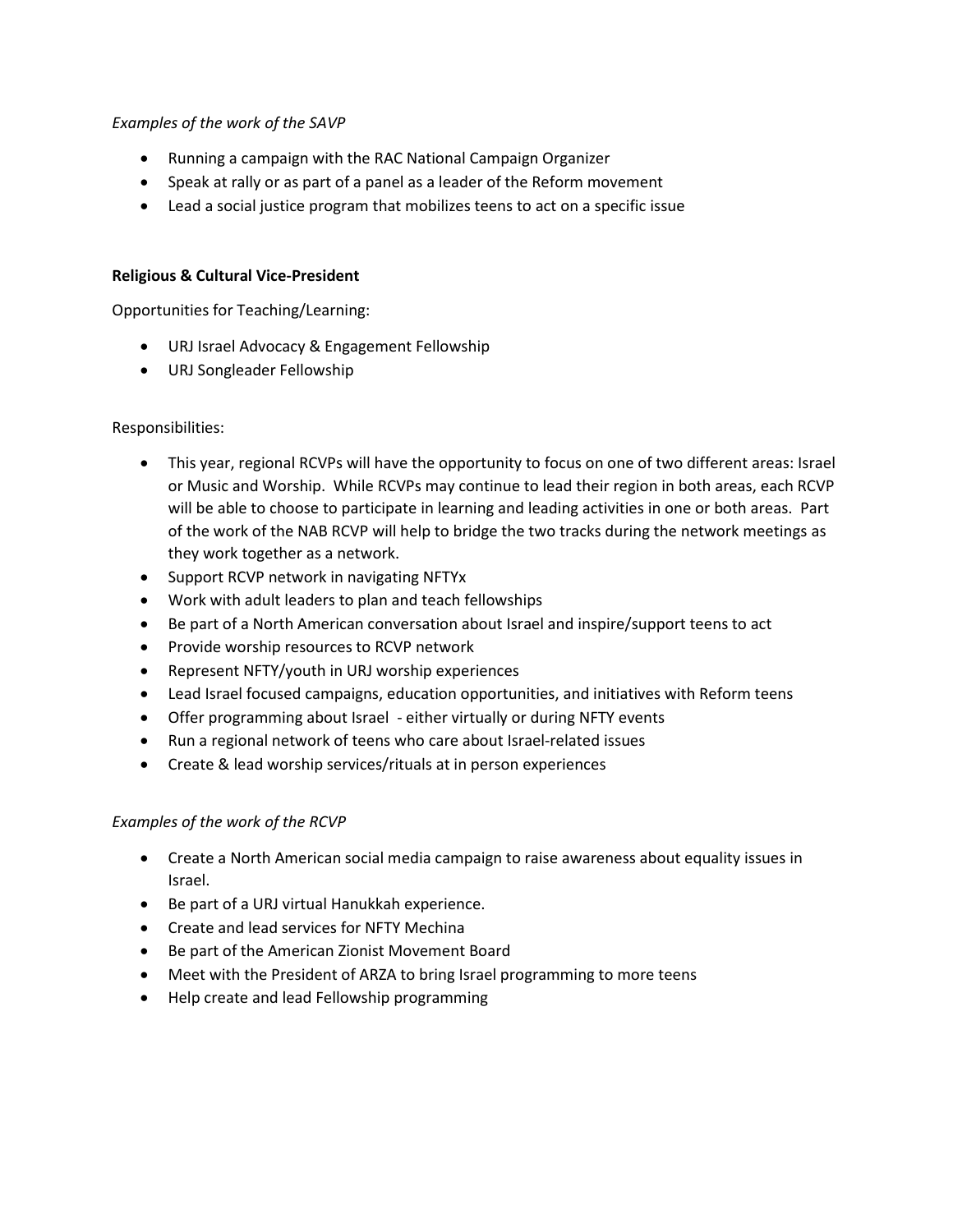#### **Membership Vice-President**

Opportunities for Teaching/Learning:

- Mobilization training
- Hillel recruitment training

#### Responsibilities:

- Support MCVP network in navigating NFTYx
- Work with adult leaders to plan and teach training
- Be a resource for increasing engagement
- Be the lead advocate for creating inclusive communities
- Offer support in programming for mixers/ice breakers for regional leaders
- Take the lead on creating welcoming, inclusive communities at URJ camps and NFTY weekends
- Run a network of leaders who care about teen engagement

#### *Examples of the work of the MVP*

- Help to develop and run training for regional leaders
- Provide training on outreach and mobilization to teen leaders
- Create resources for ensuring welcoming and inclusive communities

#### **Communications Vice-President**

Opportunities for Learning:

• Communications/Marketing Fellowship

#### Responsibilities:

- Be the person responsible for the social media presence of NFTY
	- o Post appropriately on Instagram, Facebook and Twitter
	- o Create high quality graphics for NFTY programs and priorities
	- o Create blog posts highlighting exciting happenings in NFTY
- Support CVP & FVP networks in navigating NFTYx
- Work with adult leaders to plan and teach fellowship
- Work with SAVP, RCVP, etc. to promote any social justice, Israel, or other important campaigns and initiatives
- Create merchandise and help to maintain NFTY store.

#### *Examples of the work of the CVP*

- Create a social media plan for NFTY
- Create graphics/videos for holidays
- Teach teen leaders about creating a social media plan, creating quality graphics, and more so that they can promote NFTYx events
- Work with Social Action Vice President to create a social media campaign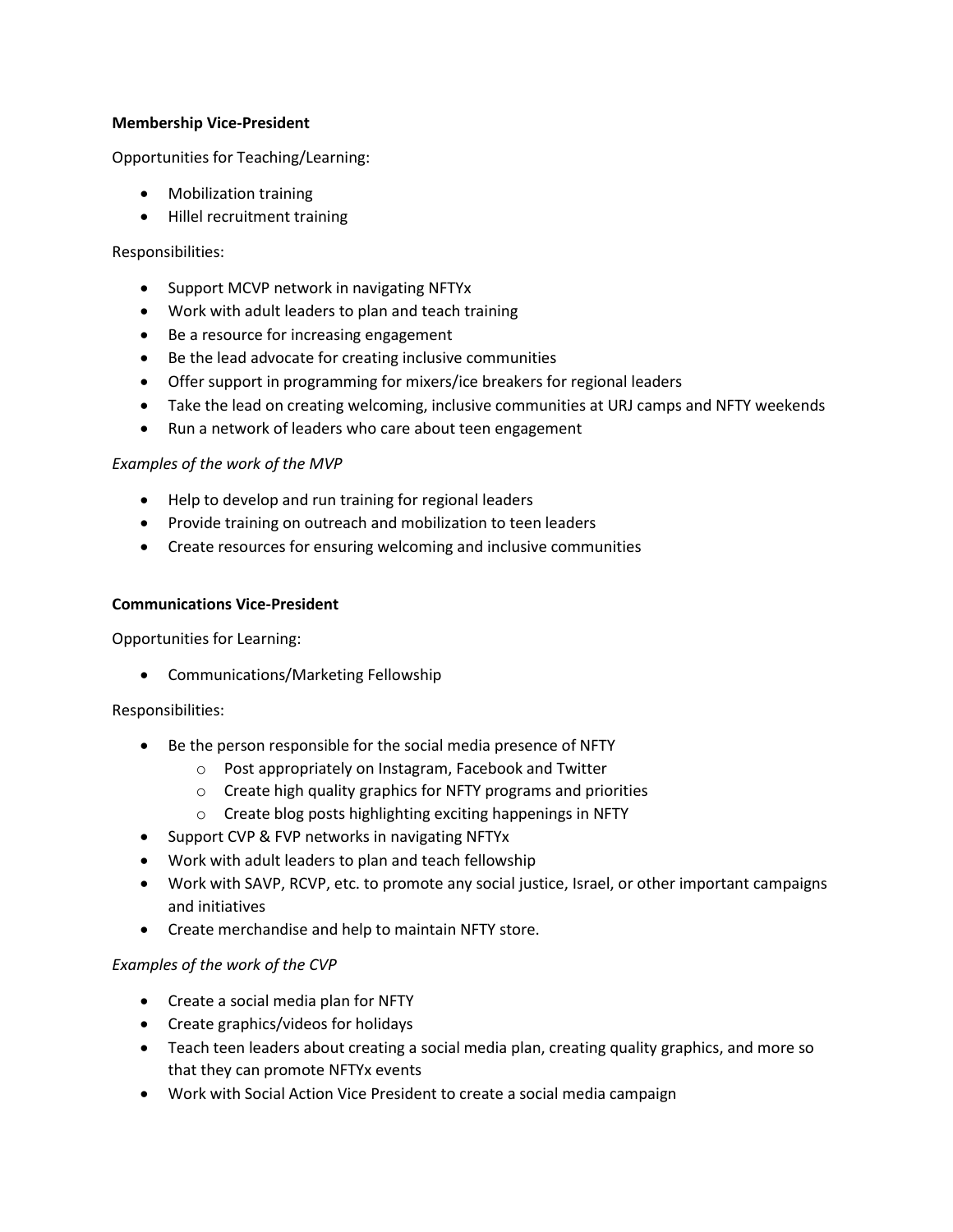# **Events for all NFTY Board Members**

As we continue to evaluate the safety of traveling due to COVID-19 these event dates are subject to change.

NFTY Mifgash Hafifah 2022 TBD *Old Board/New Board Transition Weekend Will be held virtually*

#### NFTY North American Board Summer

*As of January 1, 2022, we cannot plan for in-person travel for NFTY NAB this summer. We will continue to evaluate and make plans as we are able. In the meantime, if you are committing to a job at camp or an internship, please discuss with the NFTY Director of Engagement.*

| NFTY Mid-Year Event       | TBD. |
|---------------------------|------|
| NFTY Mifgash Hafifah 2023 | TRD. |

#### **Other meetings that you may be asked to attend (based on Board Position held):**

URJ North American Board of Trustees Meetings, Netzer Veida Olamit, Commission on Social Action Meetings, American Zionist Movement, NFTY Convention Meetings, Task Force meetings and/or a NFTY Mid-year board meeting.

**Expenses**– If elected, and if we can travel, approved NFTY related expenses will be covered by NFTY. At times, you may need to front your own money to cover pre-approved expenses such as the cost of travel to and from the airport when traveling for NFTY. More information will be provided later.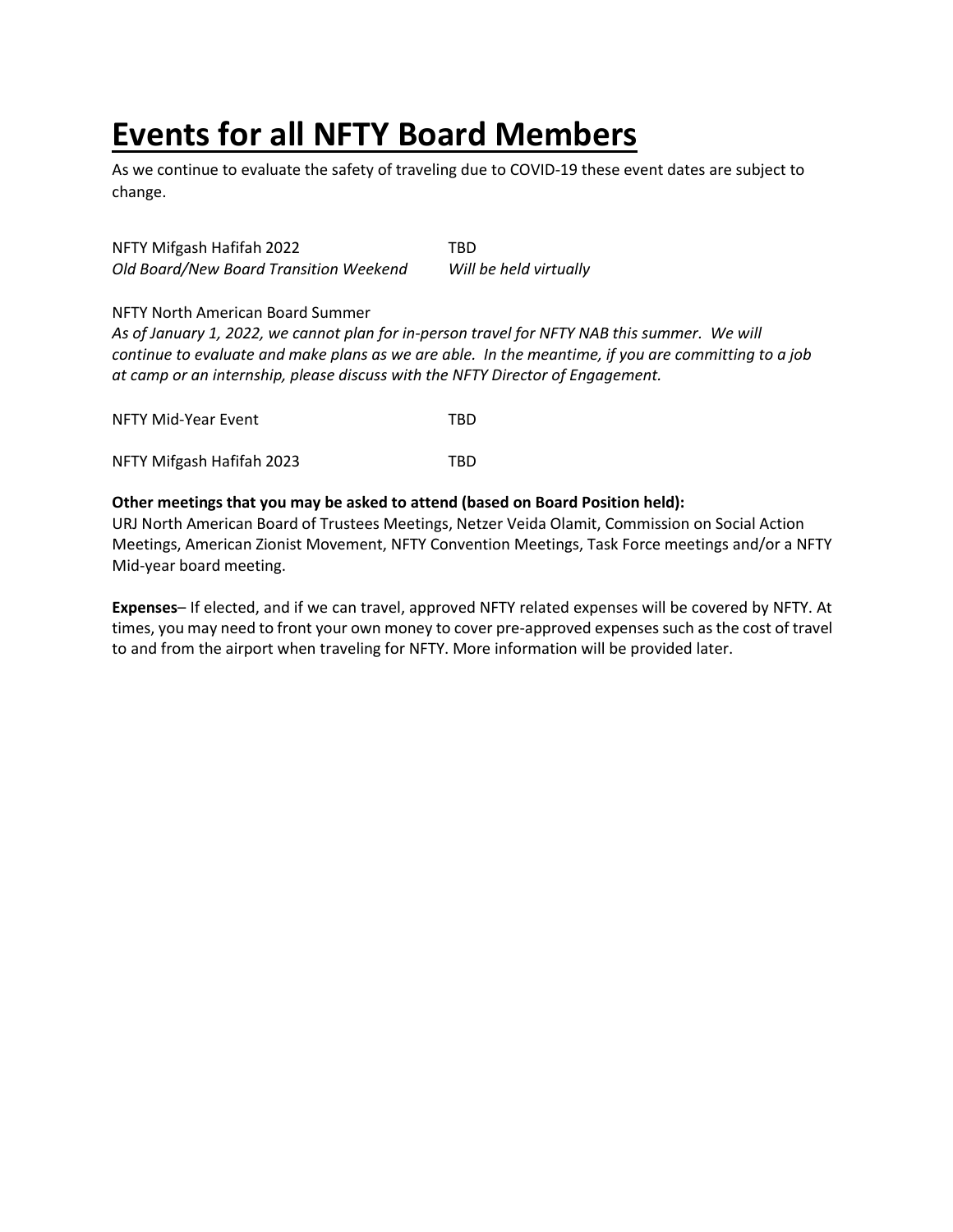# **NFTY North American Board Election Procedures**

## **Campaigning**

● As per the NFTY Constitution, campaigning is not allowed prior to or during the elections weekend. Any candidate that participates in campaigning will be disqualified.

## **Getting to Know the Candidates**

- Each candidate will have a letter of intent, speech, short biography (75 words or less), and photo, posted on the NFTY website (nfty.org) prior to elections.
- NFTY General Board members will have the opportunity to learn more about candidates during a "Meet the Candidates" forum on March 6, 2022. Details about this forum will be provided to candidates two weeks prior to elections.
- Each candidate can create a position paper to be virtually distributed during the "Meet the Candidates" session. **Position papers must be limited to one page, single-sided for all candidates and must be sent as a .pdf file.**

# **Letters of Intent**

- Each candidate will write a letter stating their intent to run for NFTY Board.
- Letters of Intent for candidates for President must be no longer than two pages. Letters of Intent should be no longer than one page for those running for PVP, SAVP, RCVP, MVP, and CVP.
- All letters should have one-inch margins on each side and be written in size 11 Arial font ONLY.
	- Set one-inch margins all around the page.
	- Save the file as a Microsoft Word file.
- A candidate's Letter of Intent should include a basic summary of what you intend to do in the upcoming year, why it is important to NFTY, and any other relevant information. You are submitting a condensed version of your platform.
	- We recommend that this letter focus on the values your candidacy and term will encompass, not only ideas and projects you hope to accomplish. You should be thinking about the value you will add to the movement and the work you will do.
- After all letters have been submitted, the Director of NFTY Engagement will set up a meeting with you to review your platform before letters are published.
- Letters of Intent will be posted online within 2 weeks of being received by the North American office. If there is any information you would like kept confidential until your speech, do not include it in your letter. Since your Letter of Intent will become public domain, please do not use any personal information such as personal emails, social media accounts, screen names, or phone numbers.
- Example Letters of Intent can be foun[d here.](https://nfty.org/candidates/) Please only use these for format and structural inspiration, as you should be creating your own platform and ideas for your candidacy.

## **Speeches**

● All speeches will be pre-recorded and published online prior to elections. Candidates will receive technical information on submitting a video speech within one week of the video speech deadline.